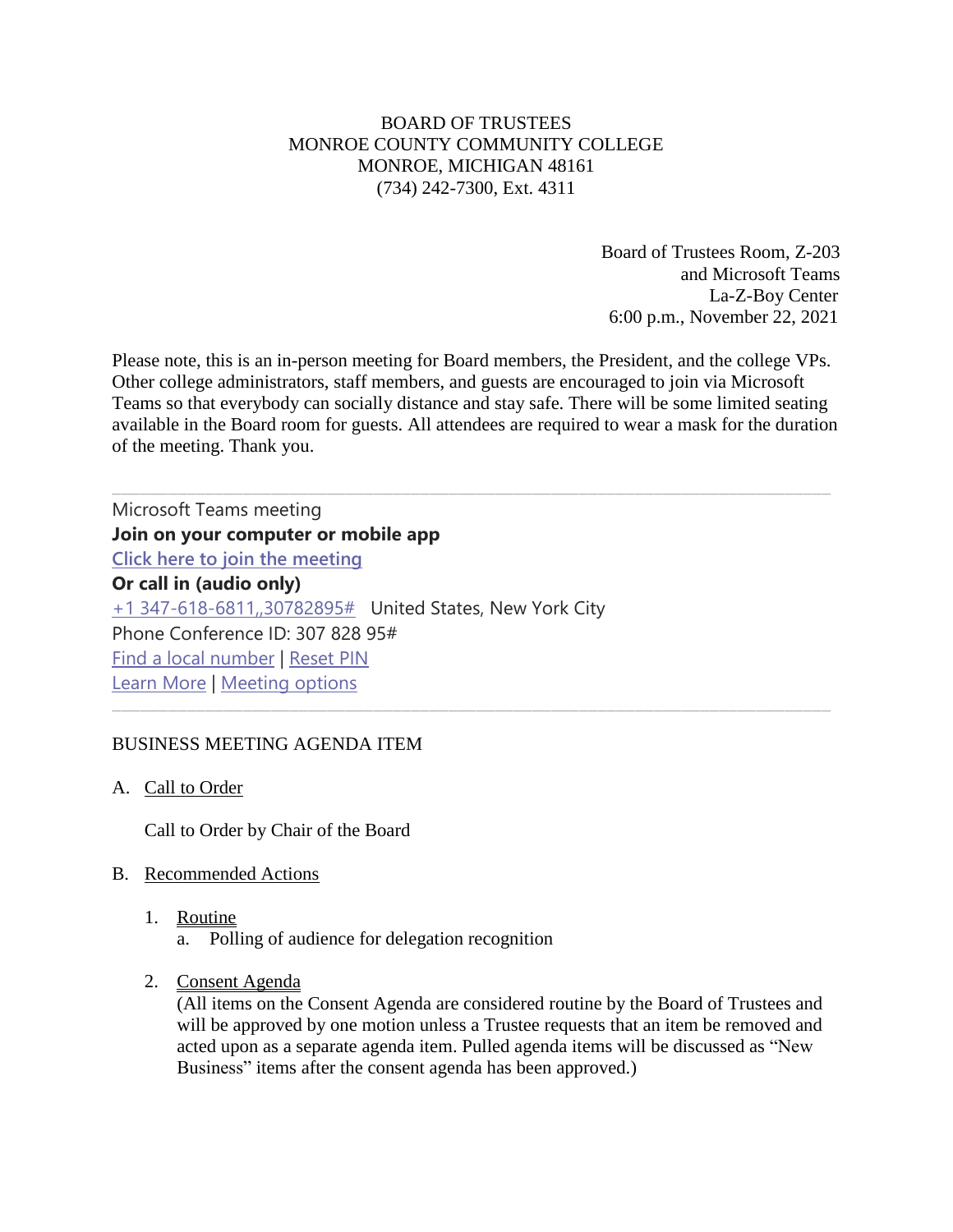- B. 2. a. (1) Approval of the minutes of the October 25, 2021 regular meeting of the Board of Trustees (enclosure)
- B. 2. a. (2) Recommendation of Group Three Directors (Myers)

Appointment of Group Three Directors (Directors at Large) to The Foundation at Monroe County Community College Board of Directors

Section 5.4 Election, Classification and Terms

(C) Group Three Directors (Directors at Large) are recommended to the Board of Trustees for approval, by vote of The Foundation's directors, and shall serve three (3) year terms following the initial staggered terms.

Recommended motion: *"that the following individuals be appointed Group Three Directors on The Foundation at Monroe County Community College Board of Directors for a three-year term expiring as indicated:*

 *Three-Year Terms Expiring December 31, 2024 William H. Braunlich Dr. Ronald Campbell H. Douglas Chaffin Ignazio Cuccia Irma M. "Mima" Kubiske Keith P. Masserant Michael R. Meyer*

B. 2. a. (3) Proposed Policy Revision – Policy 3.18, Student Employee Wage Rate (enclosure)

> Recommended motion: *"that Policy 3.18, Student Employee Wage Rate, be revised as presented."*

B. 2. a. (4) Proposed Policy Revision – Policy 4.01, College Calendar (enclosure)

Recommended motion: *"that Policy 4.01, College Calendar, be revised as presented."* 

- 4. New Business
- B. 4. a. (1) Resolution of Commendation Ms. Lisa Scarpelli

Recommended Motion: *"that the following resolution of commendation for Ms. Lisa Scarpelli be adopted:*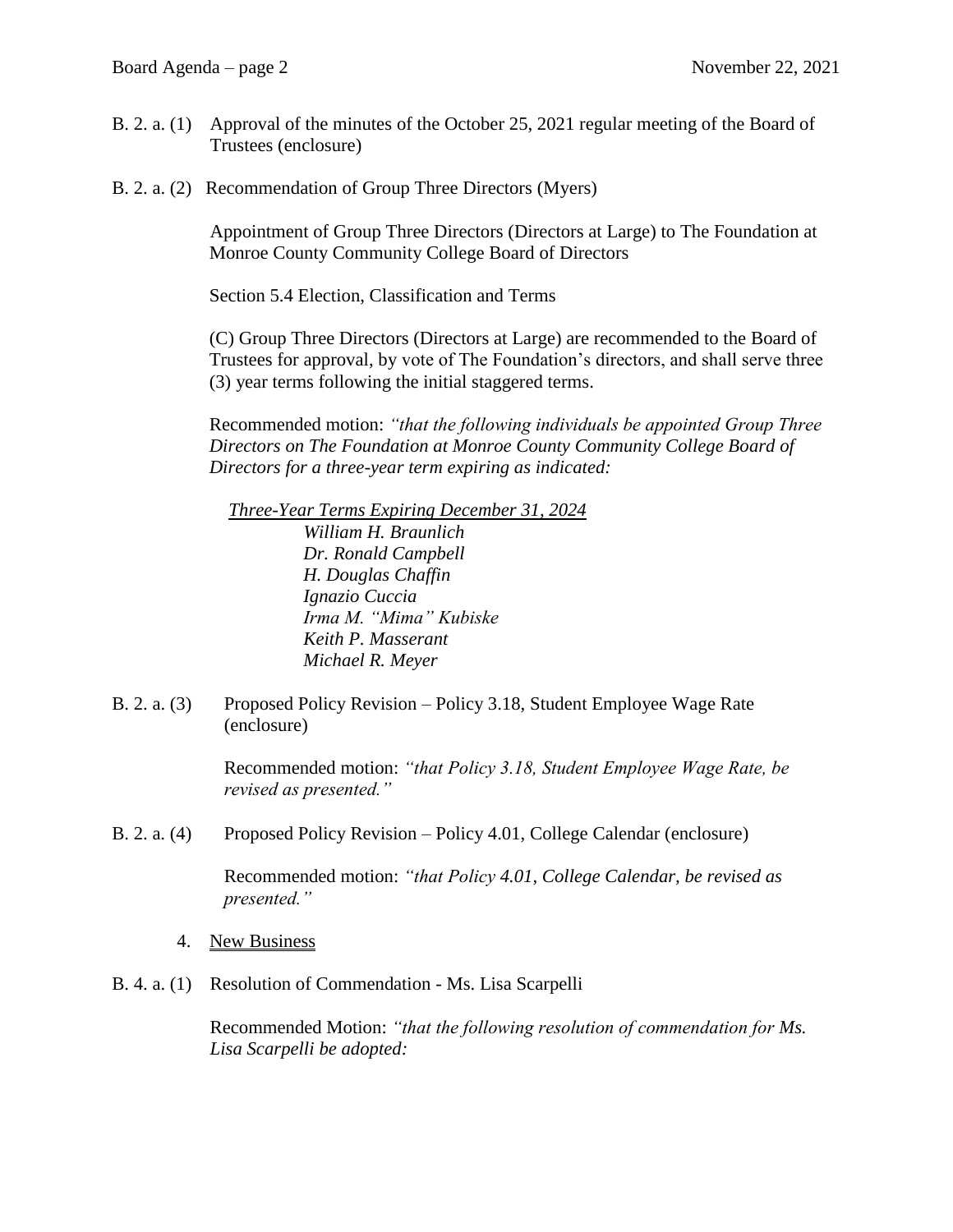*WHEREAS, Ms. Lisa Scarpelli will retire from her position as assistant professor of geosciences at Monroe County Community College, effective December 17, 2021, and* 

*WHEREAS, Ms. Scarpelli has been an outstanding full-time faculty member for 21 years and a valued and highly esteemed professor in the Science and Mathematics Division, and* 

*WHEREAS, Ms. Scarpelli taught earth science, physical geography and physical science courses from 2000 to 2021, and was the first full-time geosciences faculty hired at MCCC, and*

*WHEREAS, Ms. Scarpelli has enriched the lives and provided support and advising to hundreds of students in science classes, and*

*WHEREAS, Ms. Scarpelli was a 2010 member of the MCCC summer assessment project team that developed the college's initial plans for assessing student learning and the development of an instructional assessment plan, and*

*WHEREAS, Ms. Scarpelli has served as Faculty Council Chair from 2013-15 and as a member of the Learning Assessment Committee, and* 

*WHEREAS, Ms. Scarpelli has been recognized for her teaching roles, having been nominated on several occasions for the Outstanding Faculty of the Year award,*

*THEREFORE, BE IT RESOLVED that the Board of Trustees recognizes Ms. Lisa Scarpelli for her dedicated service and contributions to her students and the community, and* 

*BE IT DECIDED that by the President's recommendation, Ms. Scarpelli shall hereby be granted faculty emeritus status, and* 

*BE IT RECORDED that the Board of Trustees wishes for Ms. Scarpelli continued success, good health, and happiness on this day, November 22, 2021."*

# B. 4. a. (2) Resolution of Commendation – Mr. Roger Spalding

Recommended Motion: *"That the following resolution of commendation for Dr. Roger Spalding be adopted:*

*WHEREAS, Dr. Roger Spalding will retire from his position as professor of physics and astronomy at Monroe County Community College, effective December 31, 2021, and*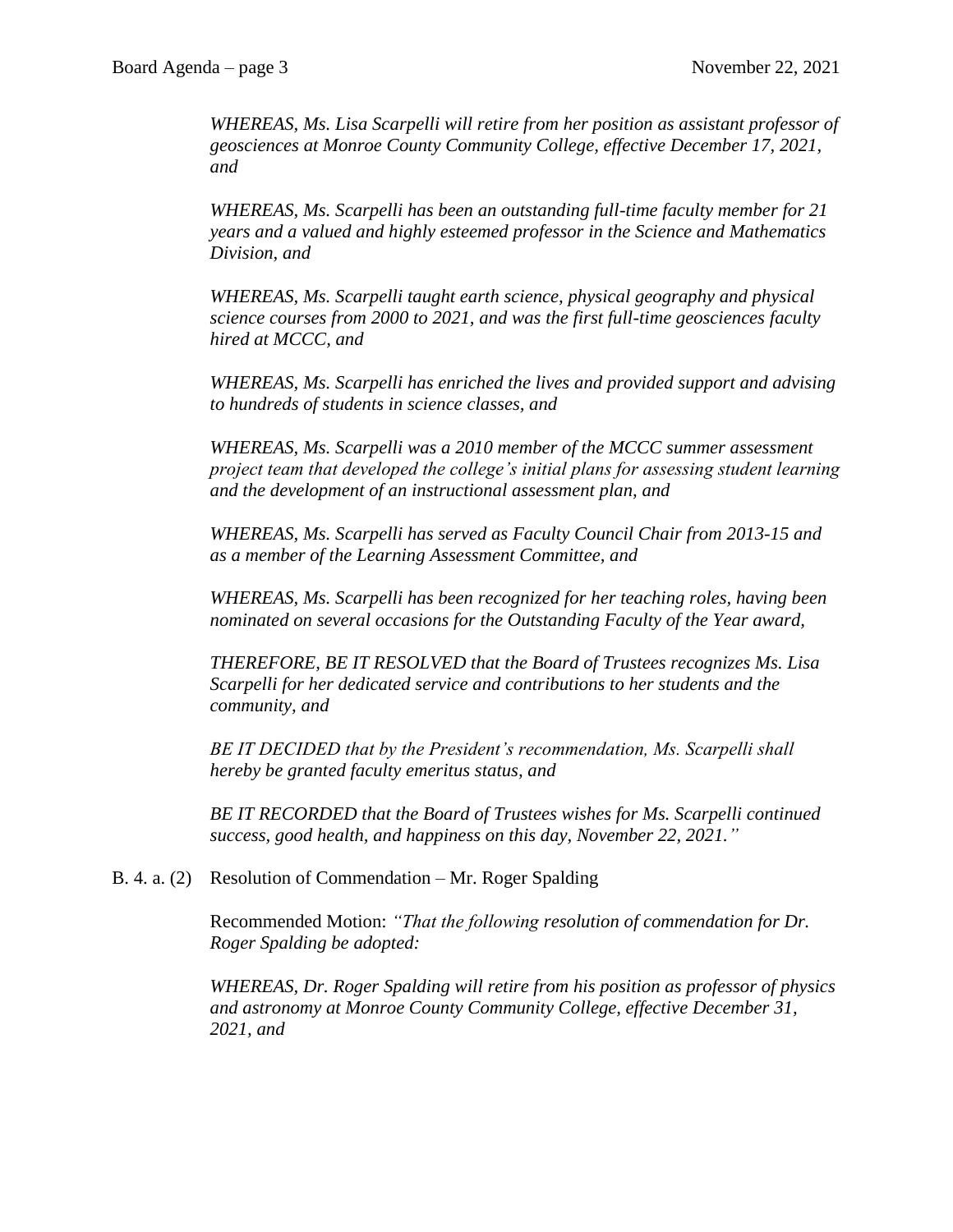*WHEREAS, Dr. Spalding has been an exceptional full-time faculty member at MCCC for more than 42 years and a valued and highly esteemed professor in the Science and Mathematics Division, and*

*WHEREAS, Dr. Spalding has taught a wide variety of courses, including but not limited to the areas of general physics, technical physics, astronomy, algebra, statistics, calculus, and specialized and career-based physics classes, and*

*WHEREAS, Dr. Spalding has created a positive work environment in numerous classes that has allowed students to develop academically as well as intellectually, serving them well both at MCCC and beyond, and*

*WHEREAS, Dr. Spalding has on several occasions been nominated as Faculty of the Year and recently served as the Honorary Grand Marshal for MCCC's graduation ceremonies, and*

*WHEREAS, Dr. Spalding has been an active community member at his local church, St. Paul's Methodist, by leading Sunday school for adults and the church board, and*

*WHEREAS, Dr. Spalding has served as president of the MCCC Faculty Association as well as on multiple building committees, and*

*WHEREAS Dr. Spalding was one of the first faculty members to require computer use for science laboratories and also developed comprehensive lab manuals.* 

*THEREFORE, BE IT RESOLVED that the Board of Trustees recognizes Dr. Roger Spalding for his dedicated service and contributions to his students and the community, and* 

*BE IT DECIDED that by the President's recommendation, Dr. Spalding shall hereby be granted faculty emeritus status, and* 

*BE IT RECORDED that the Board of Trustees wishes for Dr. Spalding continued success, good health, and happiness on this day, November 22, 2021."*

# C. Information and Proposals

- 1. Delegations
- C. 2. b. (1) NUET 10-Year Celebration Video and Check Presentation

## 2. President and Staff

C. 3. a. (1) Staff Appointments, Administrator Contract, Promotion, Resignations, etc.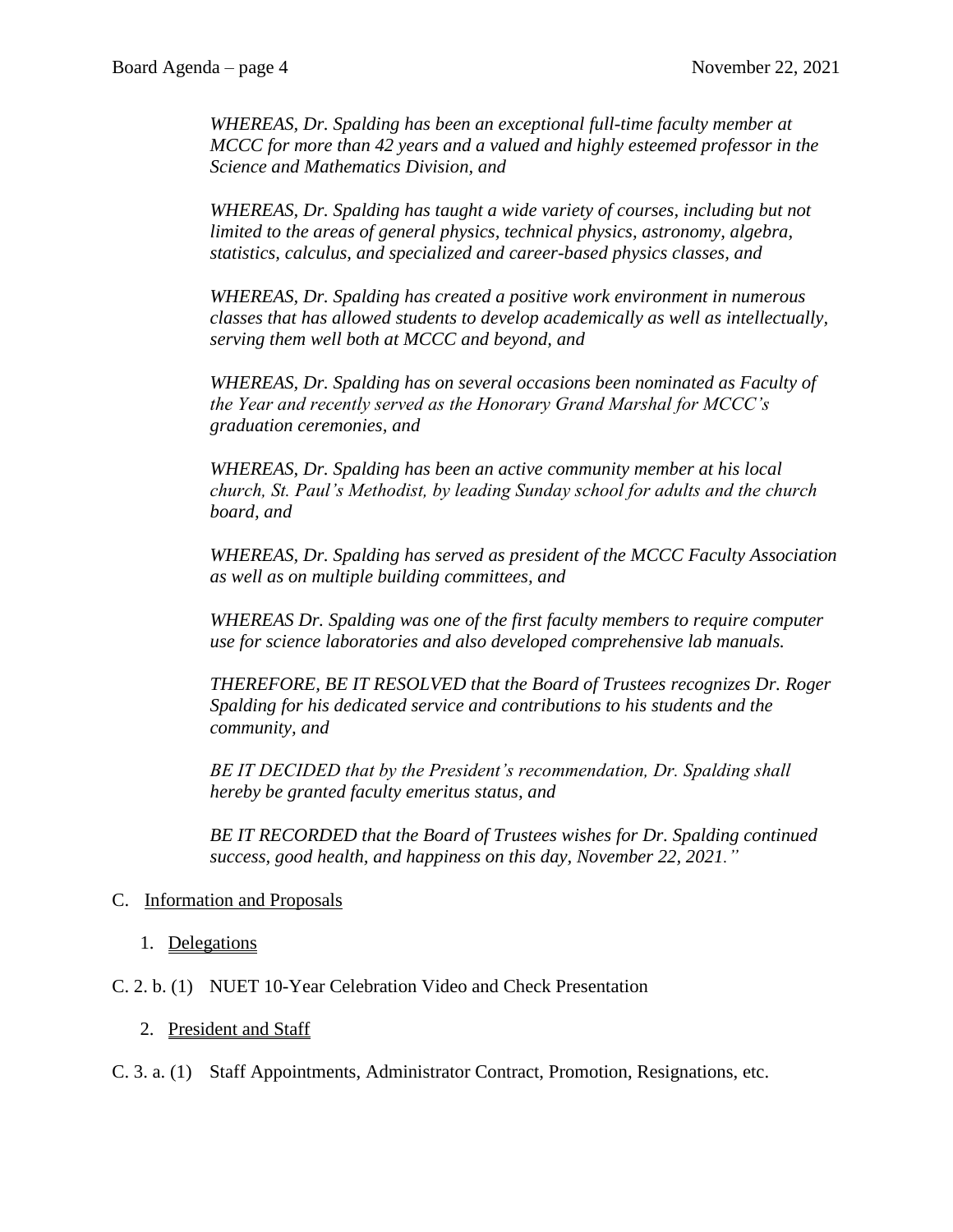Staff Appointments:

- Easton Cox, General Maintenance Worker, effective November 15, 2021 (replacing Garrett Lawson who was promoted to Power Systems Trainee)
- Erinn Kehrl, Administrative Assistant, Facilities Operations to the Director of Planning and Facilities, effective November 19, 2021 (replacing Sherry Bussell)

1<sup>st</sup> Year Probationary Administrative Contract: (11/18/2021-6/30/2022)

Gerald McCarty II, Director of Student Success, effective November 18, 2021 (Restructured position, formerly Director of Library, replacing Laura Manley who has moved to faculty)

## Promotion:

Derek Brylinski, General Maintenance Chief, effective November 8, 2021 (new position)

#### Resignations:

Jason Young, System/Security Administrator, effective November 11, 2021 Christopher Miller, Safety Services Staff, effective November 11, 2021 Tyler Simmons, State Special Programs Coordinator, effective December 3, 2021

- C. 3. a. (2) Statement of General Fund Revenues and Expenses for the Period Ending October 31, 2021 (enclosure)
- C. 3. a. (3) 2020-21 Audit Report (Board members only delivered under separate cover) (Cooley Hehl Sabo & Calkins)
- C. 3. a. (4) 2020-21 CCSSE Report (enclosure) (Wygonik)
- C. 3. a. (5) 2020-21 Annual Report (Board members only delivered under separate cover) (Verkennes)
- C. 3. b. (1) President's Report
	- 3. Board Member and Committee Reports
- C. 4. b. (1) NUET 10-Year Celebration Video and Check
- C. 4. b. (2) 2021 Upcoming Events

December 7, 7:30 p.m. – The Agora Chorale Holiday Concert, Meyer Theater December 13, 6:00 p.m. – The Foundation Board of Directors Meeting December 16, 12:00 p.m. – President's Holiday Luncheon, La-Z-Boy Atrium

#### 2022 Upcoming Events

January 11, 2:00 p.m. – The Foundation Executive Committee Meeting January 15, 7:30 p.m. – The Doobie Others, Meyer Theater **January 24, 6:00 p.m. – Regular Meeting of the Board of Trustees**